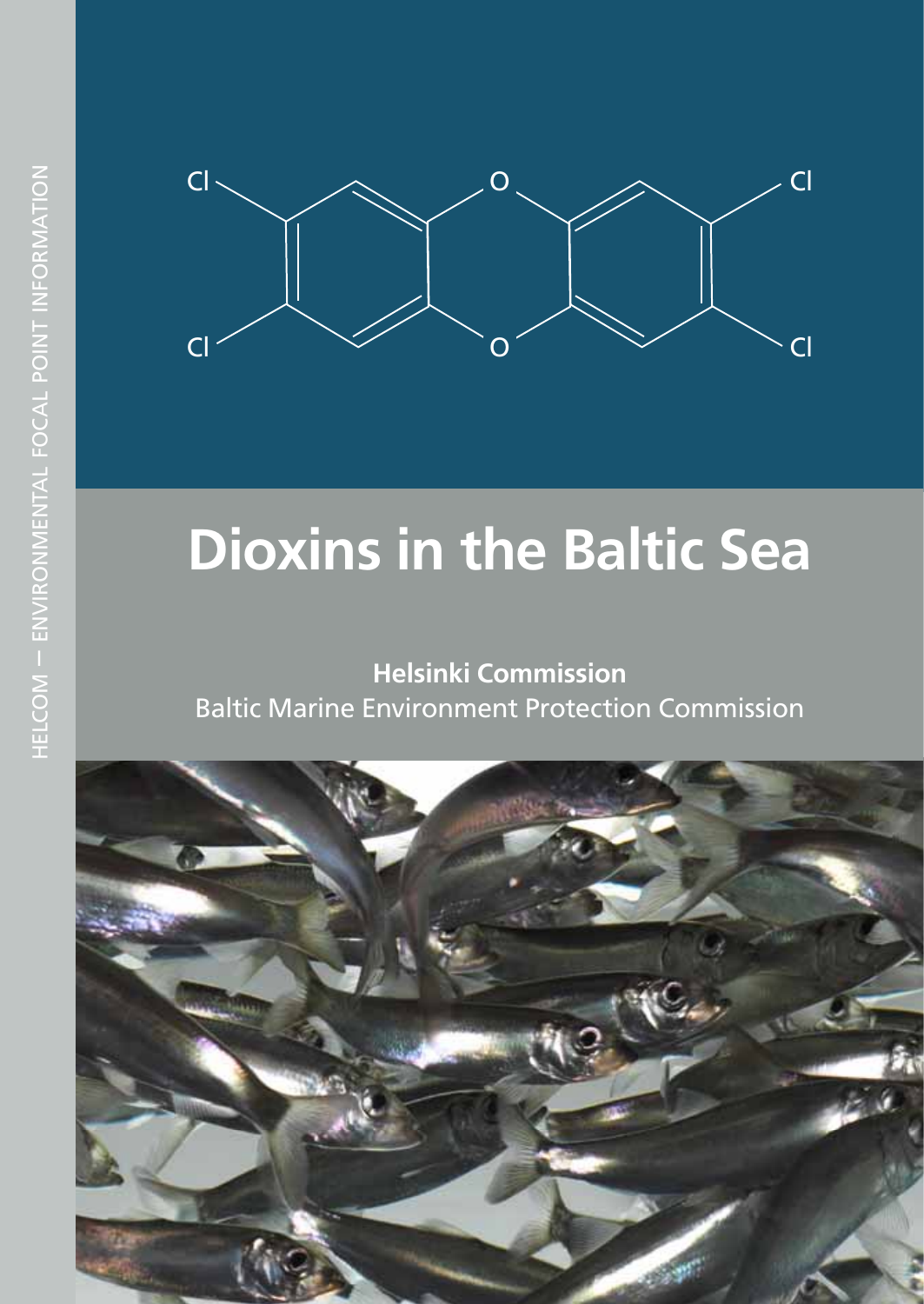# **List of Contents**

| What are dioxins and where do they come from? 3   |  |
|---------------------------------------------------|--|
|                                                   |  |
|                                                   |  |
| Risk to human health - threat to fish lovers? 12  |  |
|                                                   |  |
|                                                   |  |
| References and useful literature about dioxins 18 |  |

Published by: Helsinki Commission, Katajanokanlaituri 6 B, FI-00160 Helsinki, Finland Internet: www.helcom.fi Editor: Claus Hagebro Language revision: Denise Wall Design and layout: Leena Närhi, Bitdesign, Vantaa, Finland Number of pages: 20 Printing: Erweko Painotuote Oy Number printed: 1000 Copyright 2004 by the Helsinki Commission – Baltic Marine Environment Protection Commission – Citations are permitted provided reference is made to the source.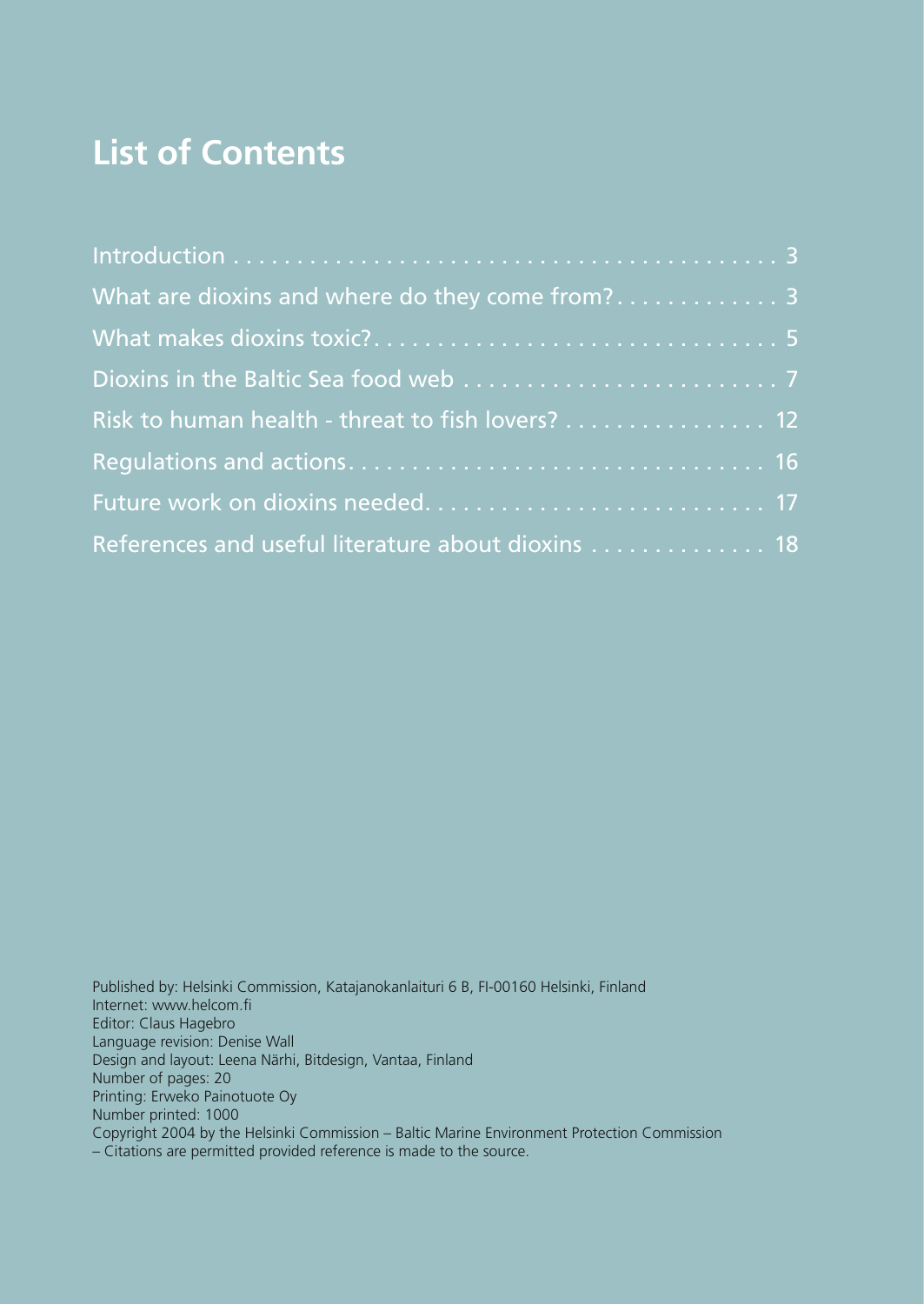# **Introduction**

This is the first in a series of short reports under the main title "Environmental Focal Point Information". This first report focuses on the intriguing subject of Dioxins, their nature and origin, the risk they pose to human well-being, the official actions that are being implemented to control them, and consideration of further actions by HELCOM.

## **What are dioxins and where do they come from?**

"Dioxin" is a short name for chlorinated dibenzo-p-dioxin (PCDD) and dibenzofuran (PCDF) compounds. There are in total 210 different members of the dioxin family called congeners. Dioxins are persistent organic pollutants (POPs), synthetic chemicals that can cause severe, long-term impacts on wildlife, whole ecosystems and human health.

#### **The sources**

Dioxins are not intentionally produced, but are formed as by-products or impurities of several different industrial processes as well as from most combustion processes, such as chemical, paper and metal industries, incineration of municipal and hazardous waste and small scale burning. Fossil energy production, traffic, and other sources both in Central Europe and in the countries around the Baltic Sea also contribute to their presence.

Dioxins enter the Baltic Sea as air fallout when transported from land-based sources and via the multitude of waterways. To a large extent in the past waterway pollution could be attributed to some chemical and forest industries, where chlorine was used in large amounts for pulp bleaching until the early 1990s. This has now stopped in Finland and Sweden but chlorine gas is still used in some Russian pulp and paper mills. Other water pollution sources include releases from coke plants and municipal waste waters.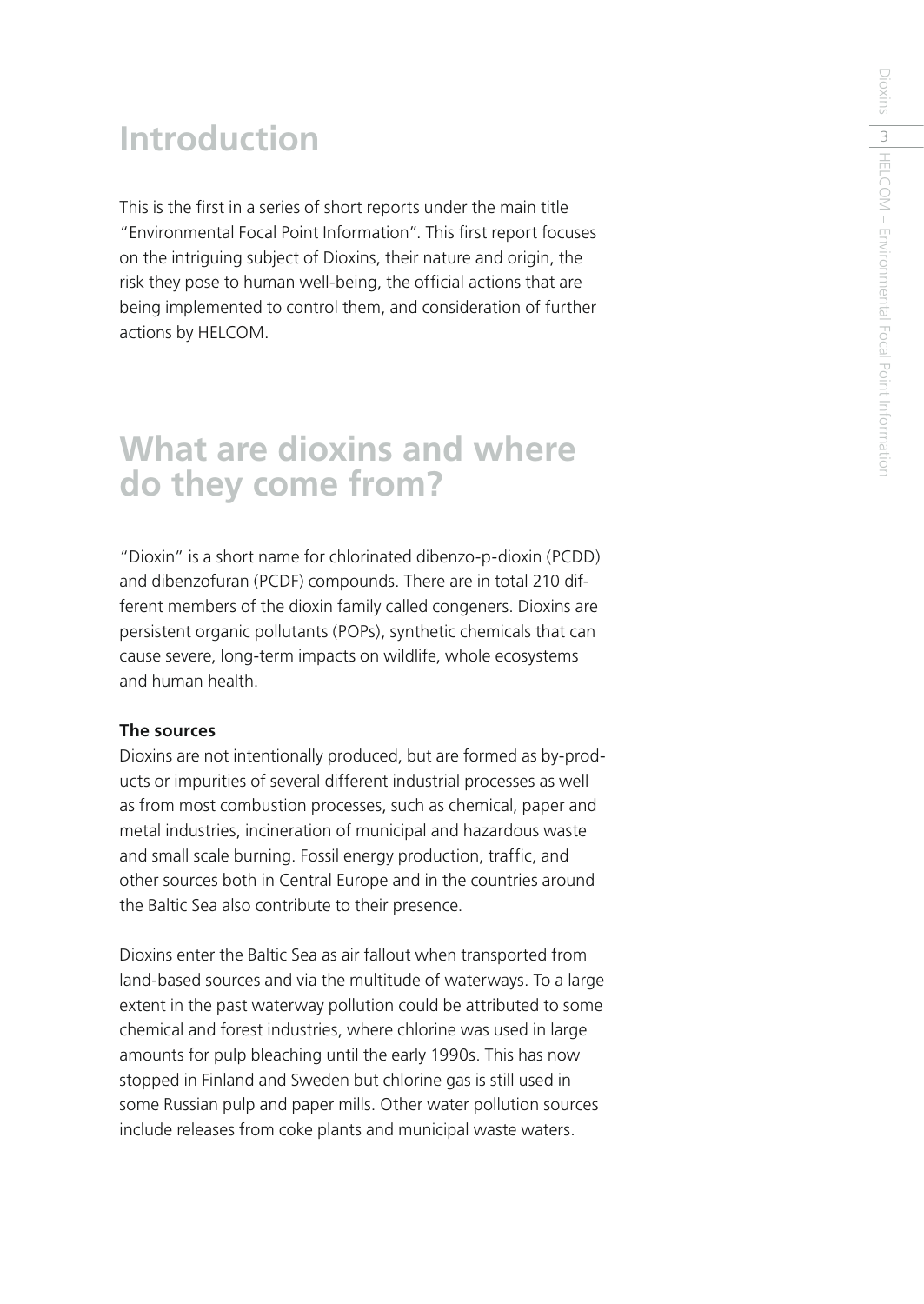| Table 1.<br><b>According to the European</b><br>Dioxin Inventory report the<br>major industrial air emission<br>sources in Europe account<br>for about 62% of total dioxin<br>air emissions. | <b>Major industrial</b><br>air emission<br>sources $(62%)$                | - incinerators for municipal waste<br>- iron ore sinter plants<br>- incinerators for clinical waste<br>- facilities of the non-ferrous metal<br>industry |
|----------------------------------------------------------------------------------------------------------------------------------------------------------------------------------------------|---------------------------------------------------------------------------|----------------------------------------------------------------------------------------------------------------------------------------------------------|
|                                                                                                                                                                                              | Other industrial<br>sources and mainly<br>non-industrial<br>sources (38%) | - domestic heating facilities (particularly<br>wood combustion)<br>- accidental fires<br>- traffic (mainly if petrol is used)                            |

Natural events or processes such as forest or steppe fires and volcanic eruptions can also cause dioxin emissions. Apart from the current known sources and historical emissions there are also isolated incidents such as accidental emissions and building fires, which can release significant dioxin or furan emissions into the atmosphere.

#### **Air emissions are important**

Many research programmes have improved our knowledge about dioxin air emissions to the point where there are relatively accurate measurements or estimations available from some countries. However, it seems that the information concerning dioxin concentrations in waste-waters or wastes are not at the same level.

#### **Figure 1.**

**Potential emission of dioxins to air from all sources in Poland, 2000. Medium estimated emissions (bars) and uncertainty ranges (lines) are shown (based on: DANCEE, 2002).**

An example of the relative importance of the different sources can be seen in a recent study from Poland, which showed that the main release route for dioxins was by emission into the air. The relative distribution of sources into the atmosphere is shown in figure 1.

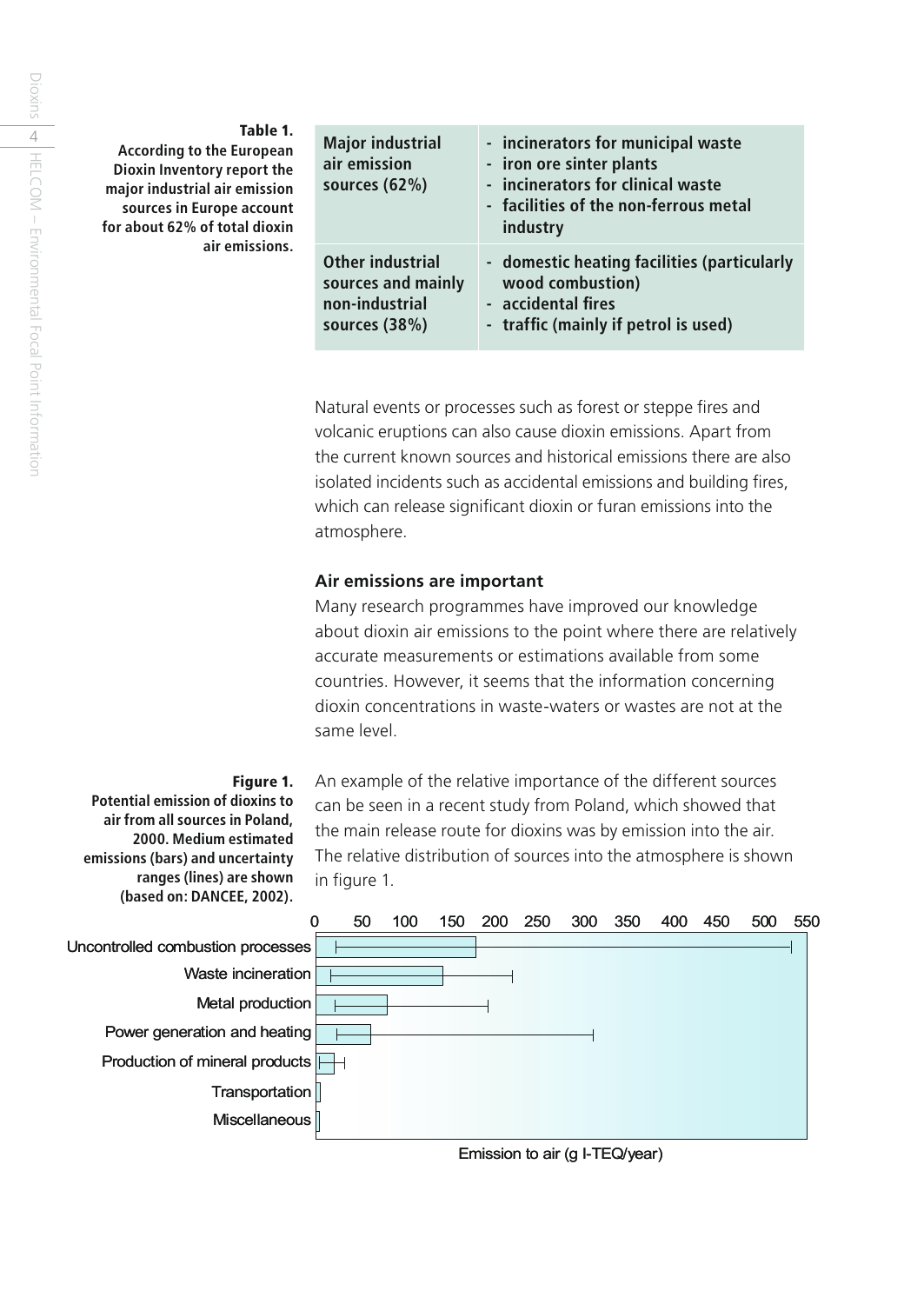The potential releases of dioxins into residues may be of the same magnitude as the releases into air; furthermore, dioxins and furans also eventually end up in residues from air pollution control systems. Residues are mainly disposed of in landfills, but residues from households and sewage plants may ultimately end up in the soil and actually account for the majority of releases to the ground. Other releases to land mainly result from the deposit of ashes from fires and the burning of biomass. In the future dioxins and furans in residues may be released from existing landfills and waste dumps.

In some cases, dioxins enter into products. The major sources of dioxin in products are from the production of chlorinated pesticides and recycled paper. The dioxin content in the latter may originate from bleaching of the paper used for recycling.

## **What makes dioxins toxic?**

Scientists consider dioxins to be one of the most toxic "manmade" chemicals ever studied.

Dioxins are persistent and fat-soluble substances found everywhere in the environment with a tendency to accumulate in higher animals - including humans. Their very slow rate of degradation means that they may be transported over long distances and result in trans-national exchanges. In addition to these factors, dioxins that were released into the environment many years ago, are still contributing to current exposure. Even very small dioxin concentrations can have negative effects on the environment and on human health, in particular on more vulnerable groups such as children and pregnant women.

#### **The Seveso-dioxin is the most toxic**

Specifically, the 17 dioxins with 2,3,7,8-chloro substitution are the most toxic and most prone to accumulating in living tissue over time; they are also most commonly found in animals and humans. The most toxic congener is 2,3,7,8-tetrachlorodibenzop-dioxin (TCDD) or the Seveso-dioxin. It is one of the most studied chemicals, and is used as a reference for all other related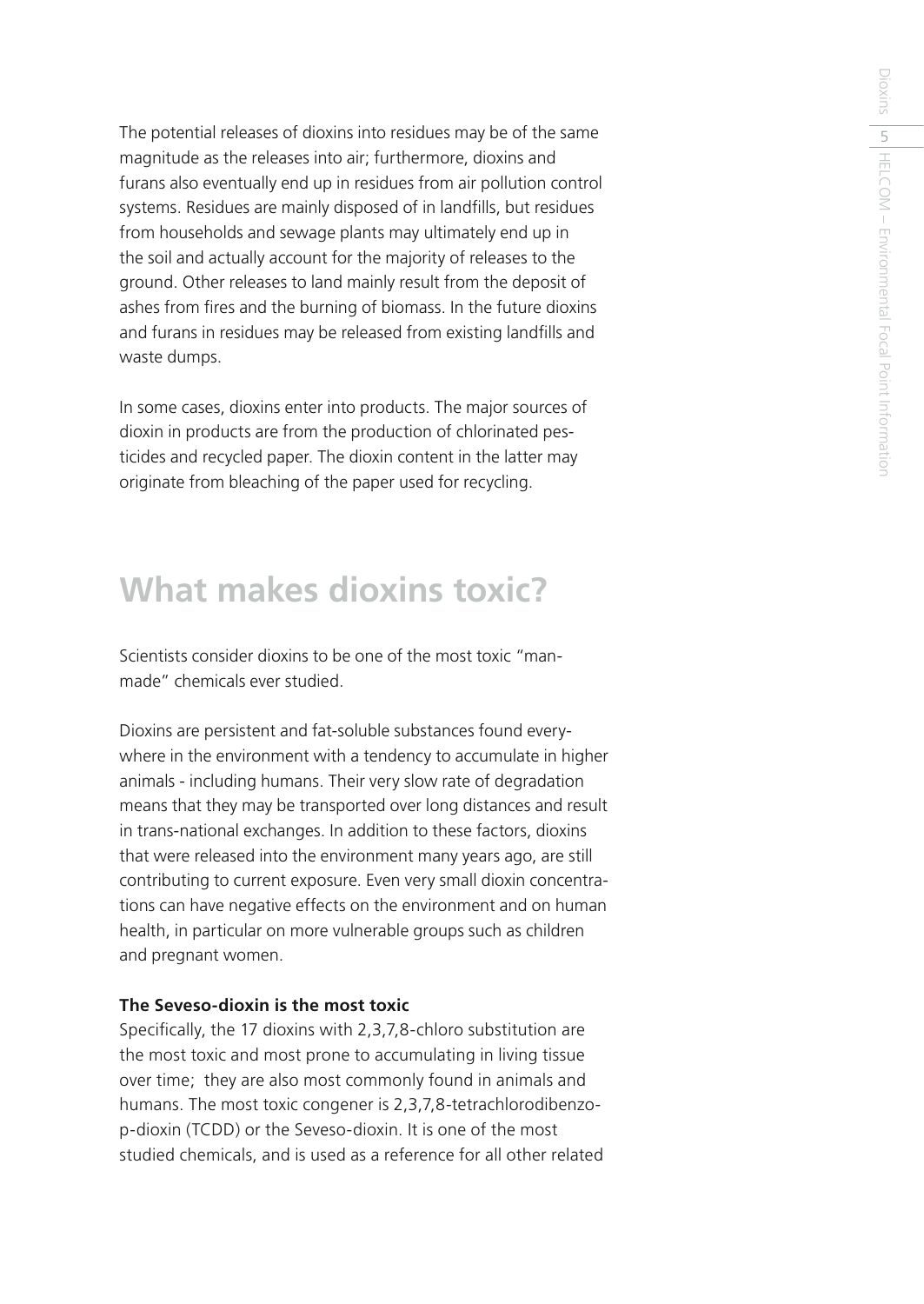chemicals. The effects of some PCB-compounds are assumed to originate from chemical properties similar to those which cause the toxicity of dioxins.

**Figure 2.** O **Chemical structure of 2,3,7,8-TCDD (TC or "tetrachloro" means that there are four chlorine atoms in the molecule).**



#### **Effects in humans**

Acute dioxin exposures in humans may result in severe skin lesions, altered liver function and lipid metabolism, general weakness associated with drastic weight loss, depression of the immune system and endocrine and nervous system abnormalities. Longterm exposure leads to increased dioxin levels in fatty tissues and may result in developmental effects in children, as well as cancer and other diseases.

Dioxins have attracted national and international attention and are the focus of many international conventions and agreements on persistent organic pollutants, which call for prohibitions on use, and the prevention or limitation of emissions.

#### **Technical box: Toxicity**

In samples dioxins are always found as a mixture of various congeners. The toxicity of the dioxins is very congener-specific, ranging from the most toxic 2,3,7,8-TCDD (tetrachloro-dibenzop-dioxin) to congeners more than 10,000 times less toxic. Today only congeners with chlorine atoms in the 2,3,7,8-positions are considered to have toxic properties similar to TCDD.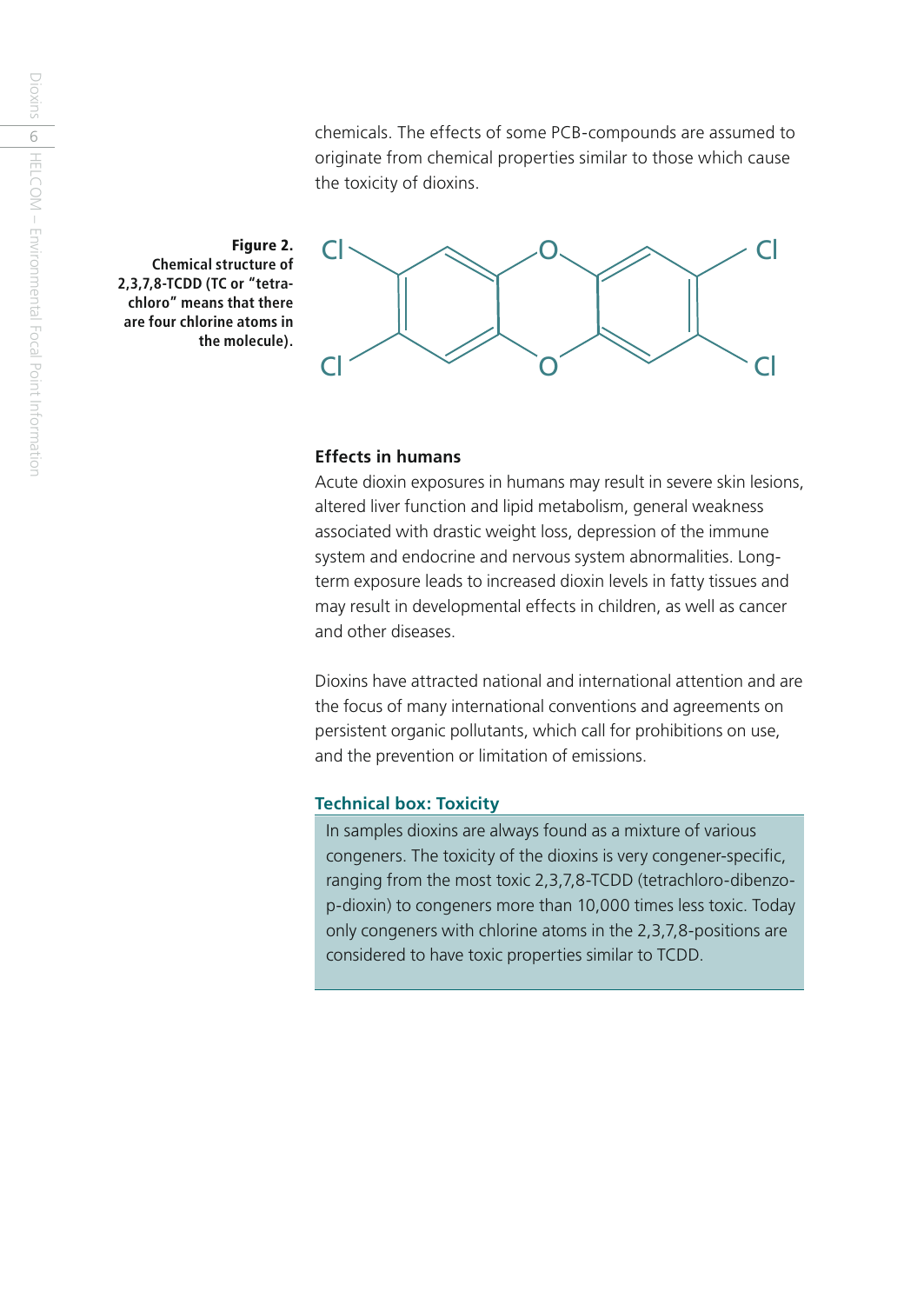# **Dioxins in the Baltic Sea food web**

Because of their emission routes dioxins are spread all over the Baltic Sea area. Since dioxins are persistent and bio-accumulative, they become more concentrated as they move up the food chain. Large quantities are stored in seabed sediments, accumulated over several decades. Smaller quantities are still reaching the Baltic Sea, although releases have decreased during the last 10-20 years.

#### **Technical box: Comparing measurement values**

Reported dioxin measurements are difficult to compare because different methods are used. The quantities reported are also presented in different ways (by dry weight, wet weight, lipid weight etc.) and cannot be immediately compared.

Furthermore, dioxins are a mixture of different compounds (congeners) with varying levels of toxicity. The most toxic is the TCDD. In order to aggregate the results for the various congeners in a sample and get a "total" dioxin content, some international systems for calculating dioxin toxicity equivalence (TEQ) have been developed. These have been based on the assumption of similar toxic action mechanisms and also on the assumption that the interactions are additive.

The systems are based on a relative ranking system which gives the congeners toxicity equivalence factors (TEF) with TCDD (the most toxic) assigned a factor of 1. The quantity of each dioxin is multiplied by its TEF to normalise the amount to TCDD equivalent amount (TEQ). The results can then be simply added to give a total TCDD equivalent amount for dioxins.

TEQ is a technical tool for risk assessment and management, and TEFs are based on convention. Therefore TEF values may change when information improves. The newest system (WHO-TEF) was recommended by a WHO Working Group.

#### **Large reservoirs of dioxins in sediments**

Little is known about the concentration of dioxins in the waters of the Baltic Sea. One investigation showed an average level of only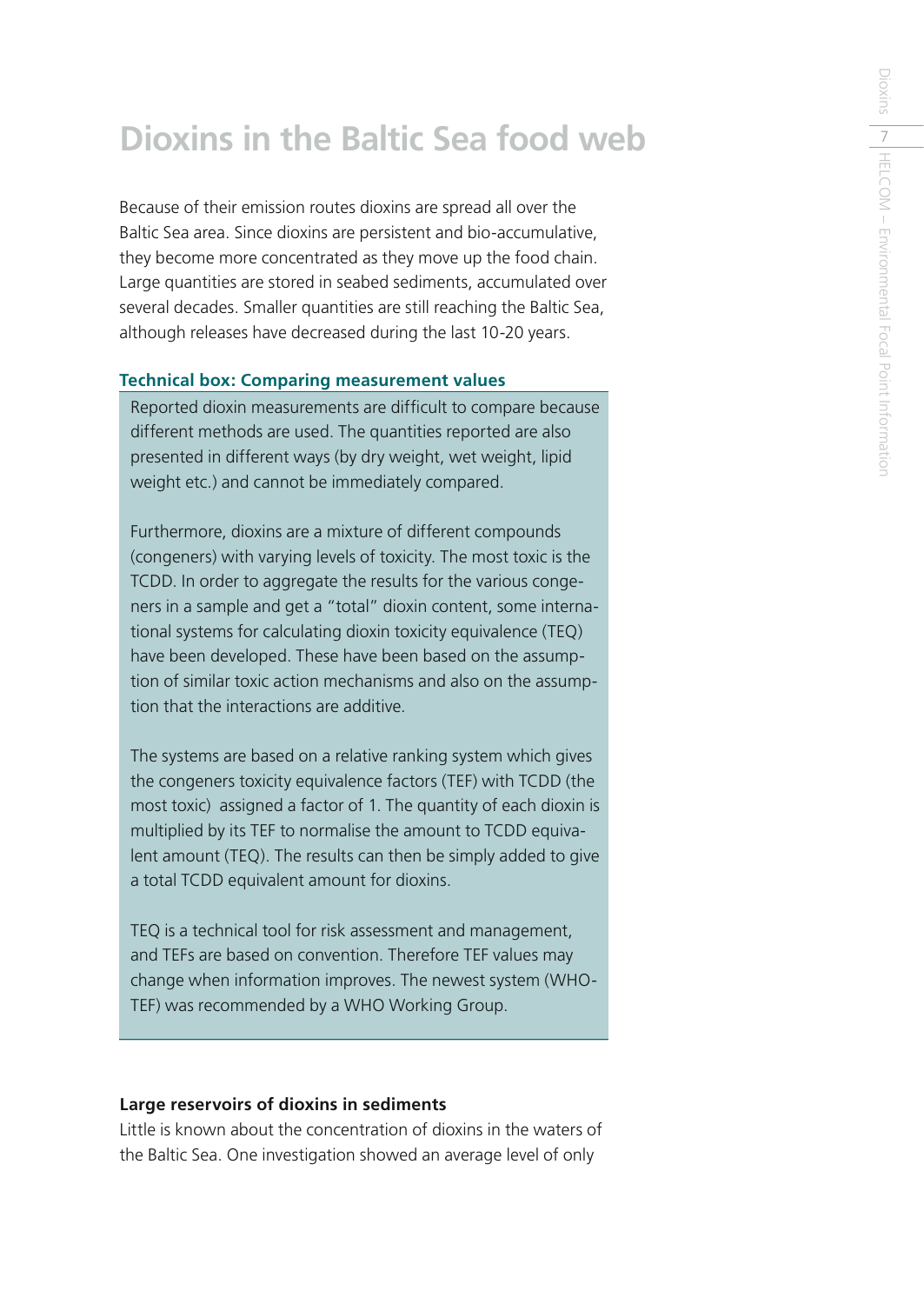2.8 ng/m3 WHO-TEQ. Because dioxins have a very low solubility in water most dioxins settle in the sediments.

Investigations of dioxins in surface sediments are available from Danish, Swedish, Finnish and German areas. The concentrations of dioxins are typically 500-1500 ng/kg dry weight; this corresponds to 10-30 ng WHO-TEQ/kg dry weight. Dioxins accumulate in sediments close to their main sources, such as old pulp and paper mills, chemical plants including vinyl chloride or biocide manufacturing, and harbours. The distribution of dioxins in surface sediments in figure 3 gives only an approximate picture of the regional distribution of dioxin concentrations, since no data are available from most parts of the Baltic Sea.



**Figure 3. Spatial distribution of dioxins (PCDD/Fs) in surface sediments in the Baltic Sea (SCALE, 2004). Note that pentafurane (2,3,4,7,8-PeCDF) is the main congener found in Baltic herring and salmon.** Dioxins disintegrate very slowly. The half-lives of dioxin congeners in the Baltic have been estimated at between 20 and 275 years. Therefore, sediments serve as historical databases and analysis of dioxins in material from different depths in the sediments gives valuable information about how the pollution level in the Baltic Sea has varied over many decades. Figure 4 shows that the level of dioxins generally peaked in the 1970s after which a decrease can be observed.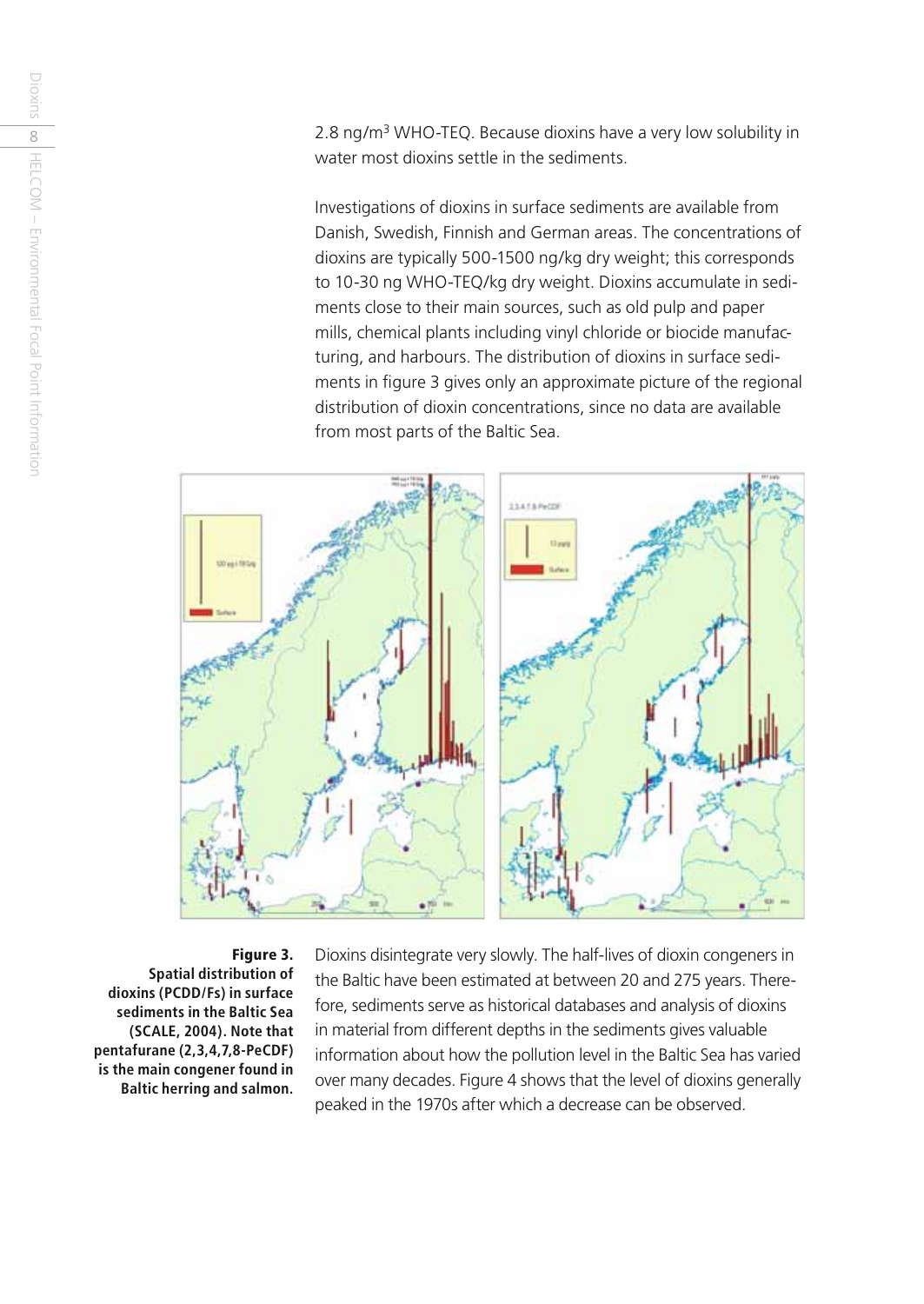

Over time small amounts of dioxin are released from the sediment reservoirs and become biologically available in the food web. The rate of release however, is estimated to be slower than the rate of deposition. Dioxins are released mainly from fresh surfaces and sediments which have been disturbed. It is unclear to what extent sediment storage of dioxins is responsible for the present levels of dioxins in biota such as fish, and to what extent more recent emissions or fallout influence these levels.

#### **Mussels link water and sediment**

Mussels have an important role in the circulation of dioxins since they filter large amounts of particles in the water and also process the surface sediments. Mussels increase the deposition rate of these substances on the seabed and make them more easily available to organisms living on the sea floor. In addition to this, mussels increase the residence time of substances in the water, and accumulate and excrete them.

#### **Fatty fish contain dioxins**

The fat-soluble properties of dioxins cause them to accumulate in fatty tissues. Herring and salmon are fatty fish, and contain the highest dioxin concentrations when calculated by fresh weight. The degree of contamination varies geographically (figure 5), from year to year and according to the season (highest in the spring), the fat content, and also the size and age of the fish (figure 6).

#### **Figure 4.**

**The chronology of dioxin concentrations in three sediment profi les in the Gulf of Finland (based on: Isosaari et al, 2002).**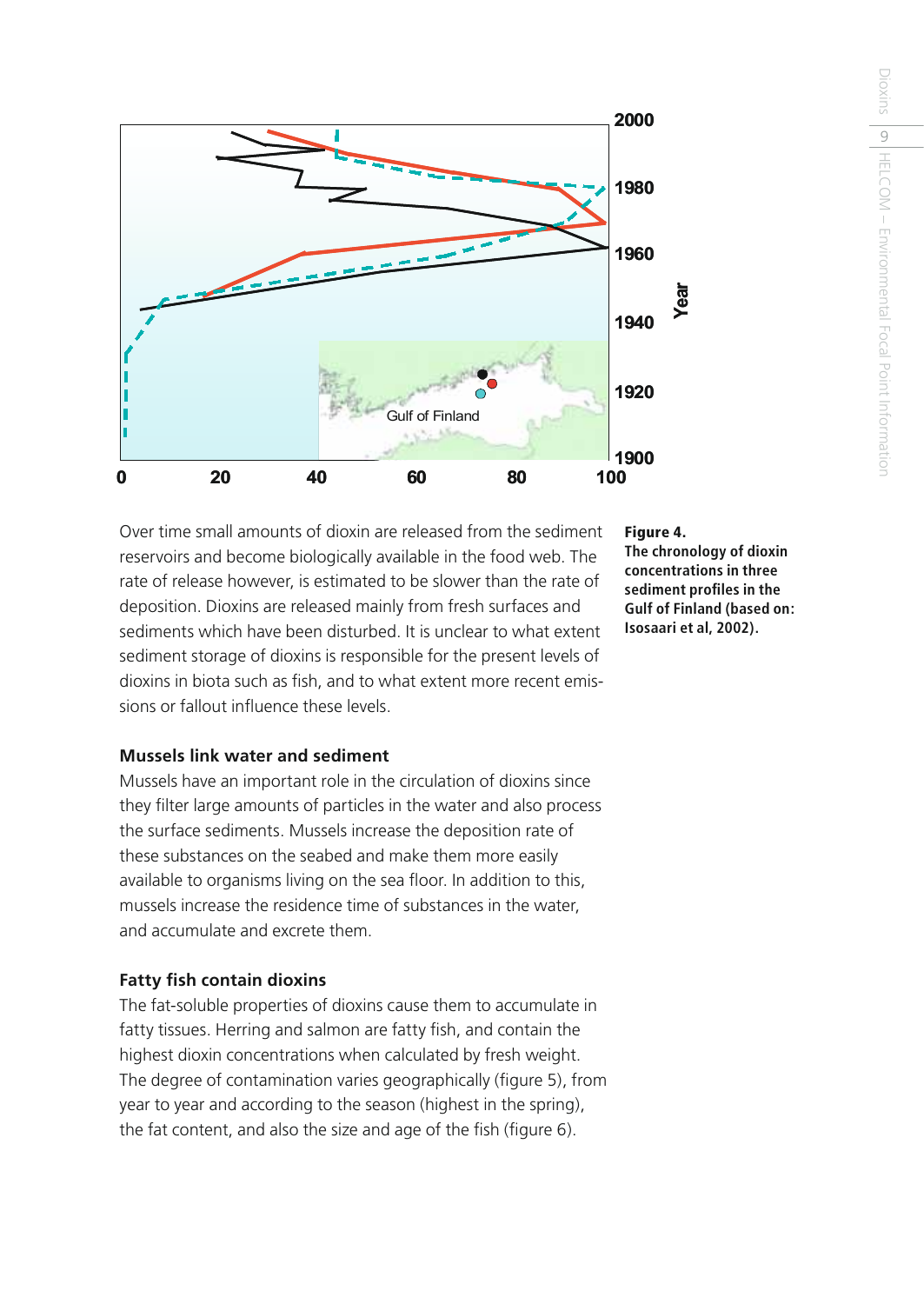

In the south western part of the Baltic and in Danish waters the average dioxin content in herring is 2-2.5 ng WHO-TEQ/kg fresh weight. In comparison, levels are approximately double this figure in the Baltic Proper and the Gulf of Finland and four times higher in the Bothnian Sea and the southern part of the Bothnian Bay. It is particularly in these areas that chemical plants producing biocides and pulp and paper industries emitted great amounts of dioxins for many years.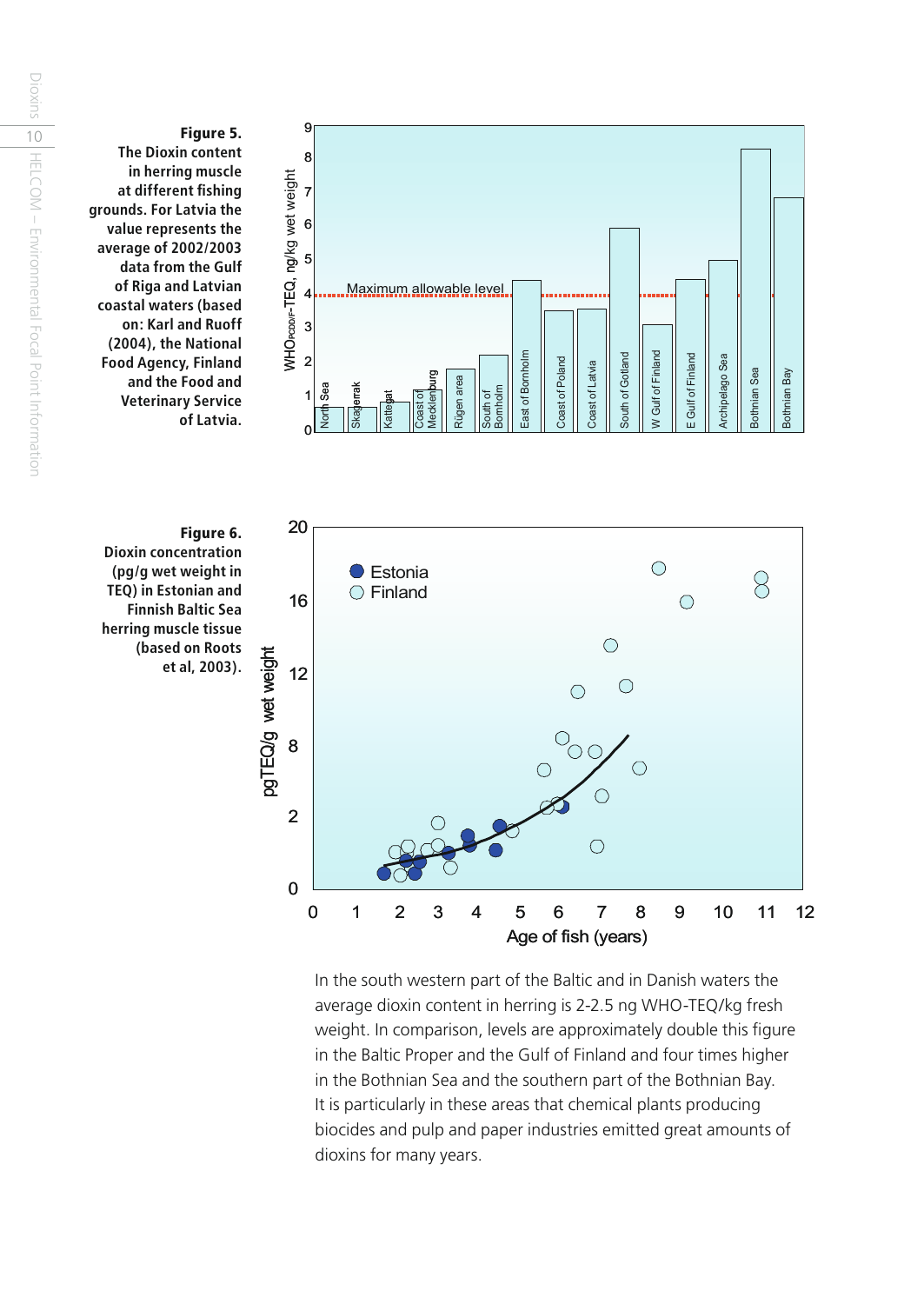Typically dioxin levels in Baltic wild salmon are currently 2-8 ng WHO-TEQ/kg fresh weight. Twenty years ago dioxin levels ten times higher than this were measured in wild salmon from the Umeå area. Figures on dioxin levels in herring do not provide enough data for reliable time-series analysis. Preliminary data from Finnish specimen bank samples at several locations indicate higher concentrations in herring during the late 1970's and early 1980's. According to Swedish investigations, no trends can be observed in the 1990's.

#### **Fish-eating birds and mammals concentrate dioxins**

Fish-eating birds and other top predators also accumulate toxic substances. Data on guillemot eggs indicate a high level of contamination (figure 7). The temporal trend in dioxin concentrations in the eggs corresponds to that found in sediments, i.e. high values in the 1970's followed by a significant decreasing trend mainly in the 1980's. The decrease of dioxins in guillemot eggs has levelled out during the recent 10 years.



**Figure 7. Time series of dioxins in guillemot eggs (based on: Stockholms Marina** 

Marine mammals living in the Baltic Sea, such as the ringed seal, grey seal, common seal and harbour porpoises, have a high intake of persistent organic pollutants including dioxins. Normally, adult females have lower dioxin residues as a result of the use of their fat deposits during lactation.

In a Finnish study the TEQ of dioxins in seals varied between 7 and 150 pg/g lipid weight; this figure is lower than in Baltic Sea birds, but approximately the same as found in seals from other parts of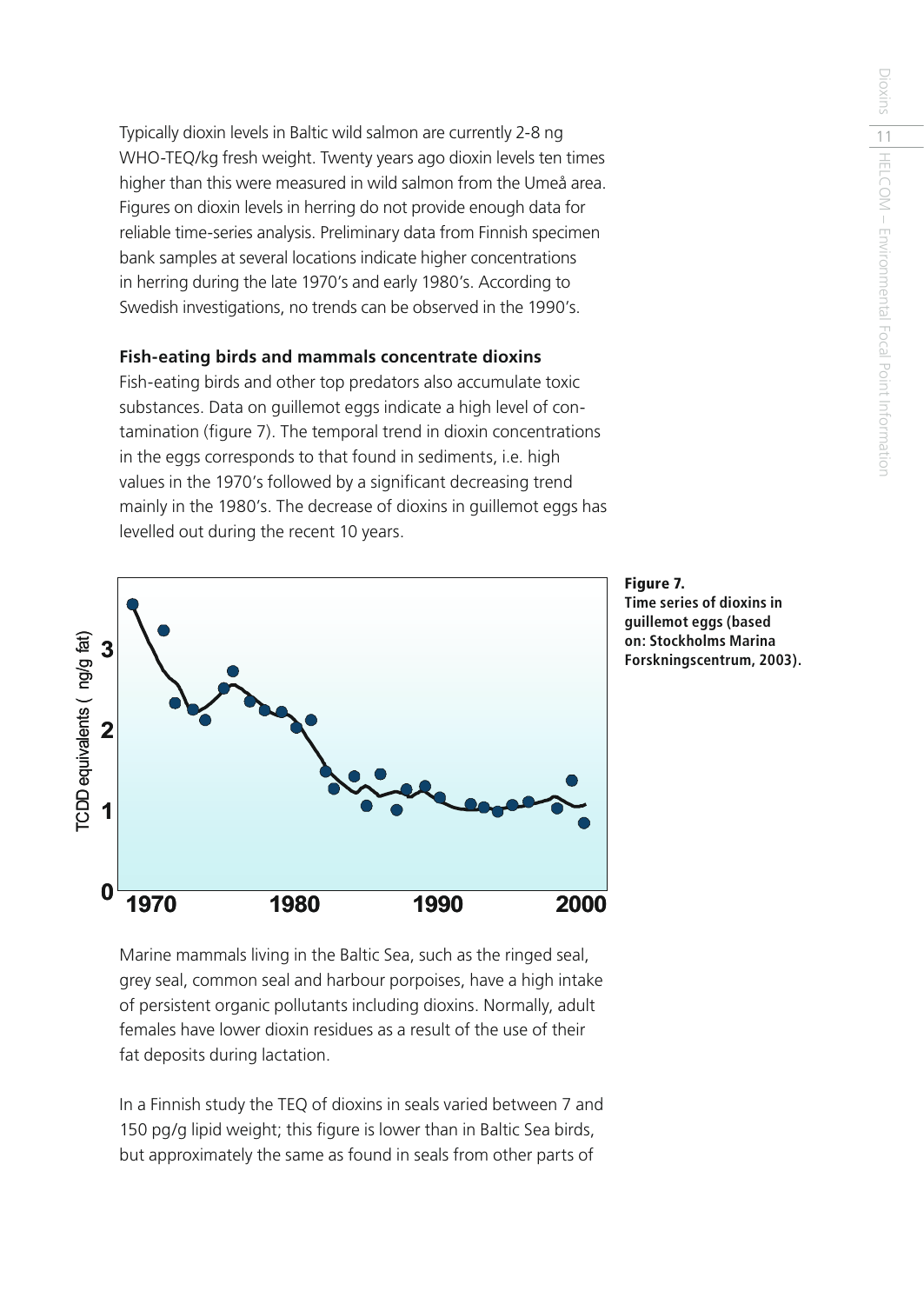the Baltic Sea and the west coast of Sweden. Nevertheless, the study found no relationship between the presence of dioxins and the high mortality rate among ringed seals of the Gulf of Finland.



**Figure 8. Dioxin concentration in various levels of the Baltic Sea food chain for the three most toxic dioxins including TCDD demonstrates bioaccumulation (based on: Bernes, 1998).**

### **Risk to human health – threat**  to fish lovers?

The nutritional qualities of fish are well known. In addition to being a good source of animal protein and fatty acids, fish contain vitamins A and D, magnesium, phosphorus and mineral salts. Recent studies show that fatty fish contain certain fatty acids vital to the development of the human brain in the foetus and in infants.

In recent years however, we have seen the emergence of a number of threats to the quality of human food. The issue of dioxins in human food led to the adoption by the European Council of a Regulation establishing maximum levels of dioxin and other contaminants in both human food and animal feed. The limits apply from 1 July 2002 and will be reviewed by 31 December 2004. The overall goal is to reduce human exposure to dioxins by at least 25% by the year 2006. Other measures include the creation of the European Food Safety Authority and mandatory labelling of fish.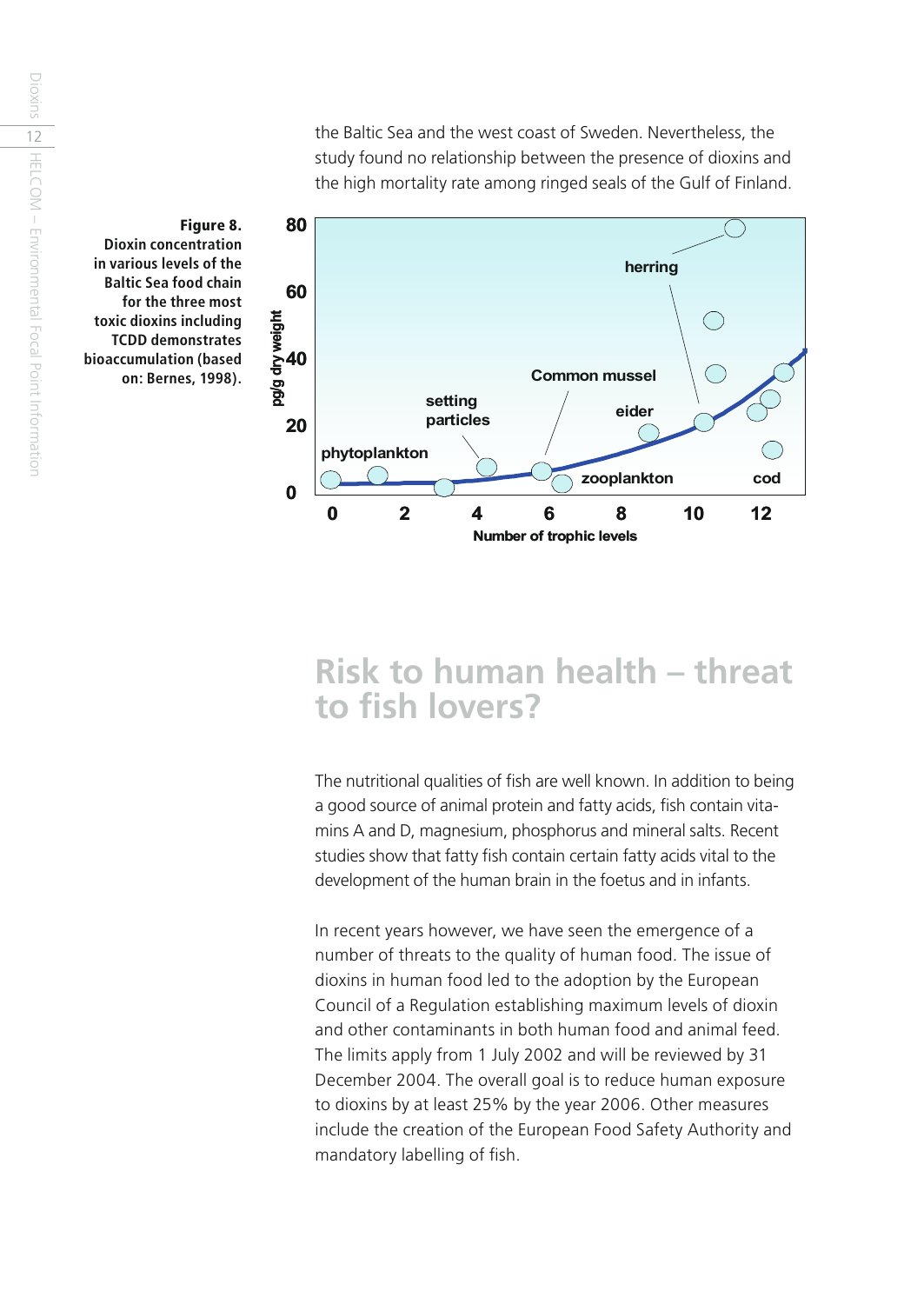#### **The problem**

The main problem with dioxins is their unique chemical stability. Once ingested by living organisms dioxins are stored in the fatty tissues for a long time. Because they accumulate, their concentrations increase as they move up in the food chain. Thus top predators and humans are exposed to the highest levels of contamination.

It is not easy to determine the overall pathways of dioxins in the environment. These vary geographically depending on their sources and data are not always available for different areas and species. But some variations are known: fish from the Baltic Sea generally seem to be twice as contaminated as fish from the North Sea. Variations among species are another factor. Because dioxins accumulate in fatty tissues, fatty fish such as herring and salmon show higher levels of contamination. Farmed fish are assumed to be less exposed to dioxins than wild fish from the Baltic. Their feed can be controlled so dioxin ingestion can be minimised and the exposure time is briefer because the lifespan of farmed fish is generally shorter. However, a recent study has led to some discussion about the contamination of farmed fish and more investigations might be needed in this area.

#### **Human intake:**

About 90% of the human intake of dioxins comes from fatty food including fish. The dioxin content originates from background pollution of the natural food and the fodder the animals consume, but isolated point sources may also play a role in food contamination.

The potential dangers to human health relate to the carcinogenic risk and other harmful effects (skin lesions and dark spots on the skin), which can be produced once exposure exceeds a certain threshold. Neuro-behavioural effects and immune-system defi ciencies can even be seen at markedly lower levels.

The health risk is mainly linked to accidental or occupational exposure and not to the normal consumption of fish. Considerations about the risk of contaminated fish must be balanced against the positive nutritional value of fish. In Europe fish accounts for about 12% of animal protein consumed. So while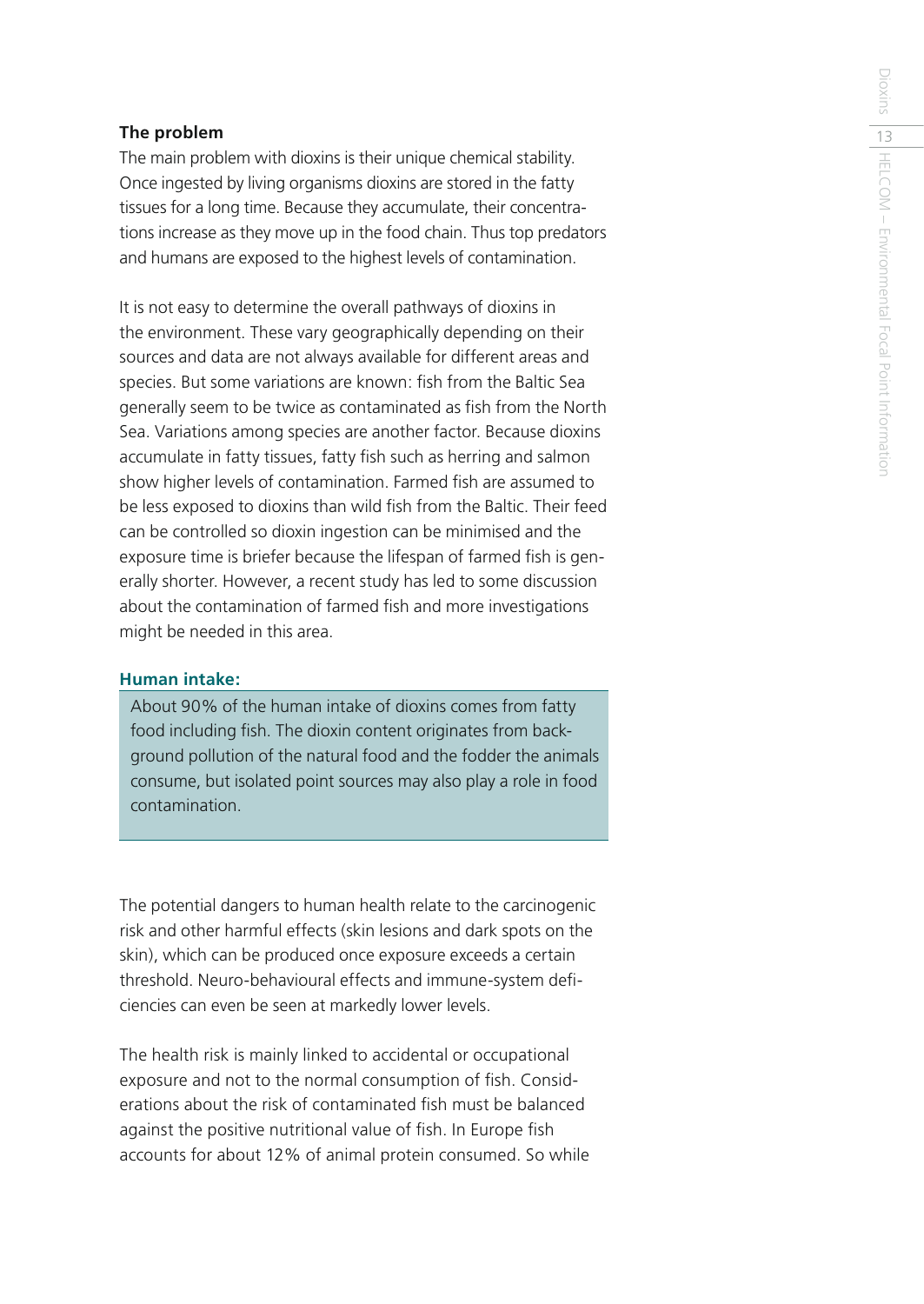the risk does exist it depends primarily on very regular consumption of contaminated fish. This is one reason why it is important to keep those at risk well informed and to adopt measures to limit the amount of dioxins released into the environment.

#### **Dioxins in food must be reduced**

Measures to restrict human exposure to dioxins through food intake have been taken at European level. The EU has set limits for the maximum dioxin content of various types of food. For fishery products the levels depend on whether the product is fresh fish, fish oil or fish meal (table 2). In the fisheries sector one consequence is that the fish oil producing industry might need to purify its product.

| Fresh fish   | 4 pg/g fresh weight |
|--------------|---------------------|
| Animal feed: | ng/kg               |
| - Fish oil   | 6                   |
| - Fish meal  | $1.25$ ng/kg        |
| - Fish feed  | $2.25$ ng/kg        |

Some of the Baltic fatty fish do not comply with the maximum level requirement, and would therefore be excluded from the diet, a measure which could have a negative health impact. Consequently, for a transitional period ending on 31 December 2006, Sweden and Finland have been authorised, to place on the domestic market fish from the Baltic region with higher dioxin levels. This allowance has been granted provided that a system is put in place to ensure that consumers are fully informed about the situation, and particularly about the risks associated with dioxin for identified vulnerable groups of the population.

In Denmark problems with dioxins in fish caught in the Baltic Sea have arisen in 2004. Samples of salmon showed that the EU limit was exceeded by 5-85% and the Ministry of Food, Agriculture and Fisheries decided to stop salmon fishing immediately in the Danish waters of the Baltic Sea. In addition to this, a limited sample of herring indicated an elevated dioxin content, prompting a more throughout investigation.

**Table 2. Authorised dioxin limits. To be reviewed by 31 December 2004 (EU newsletter, 2002).**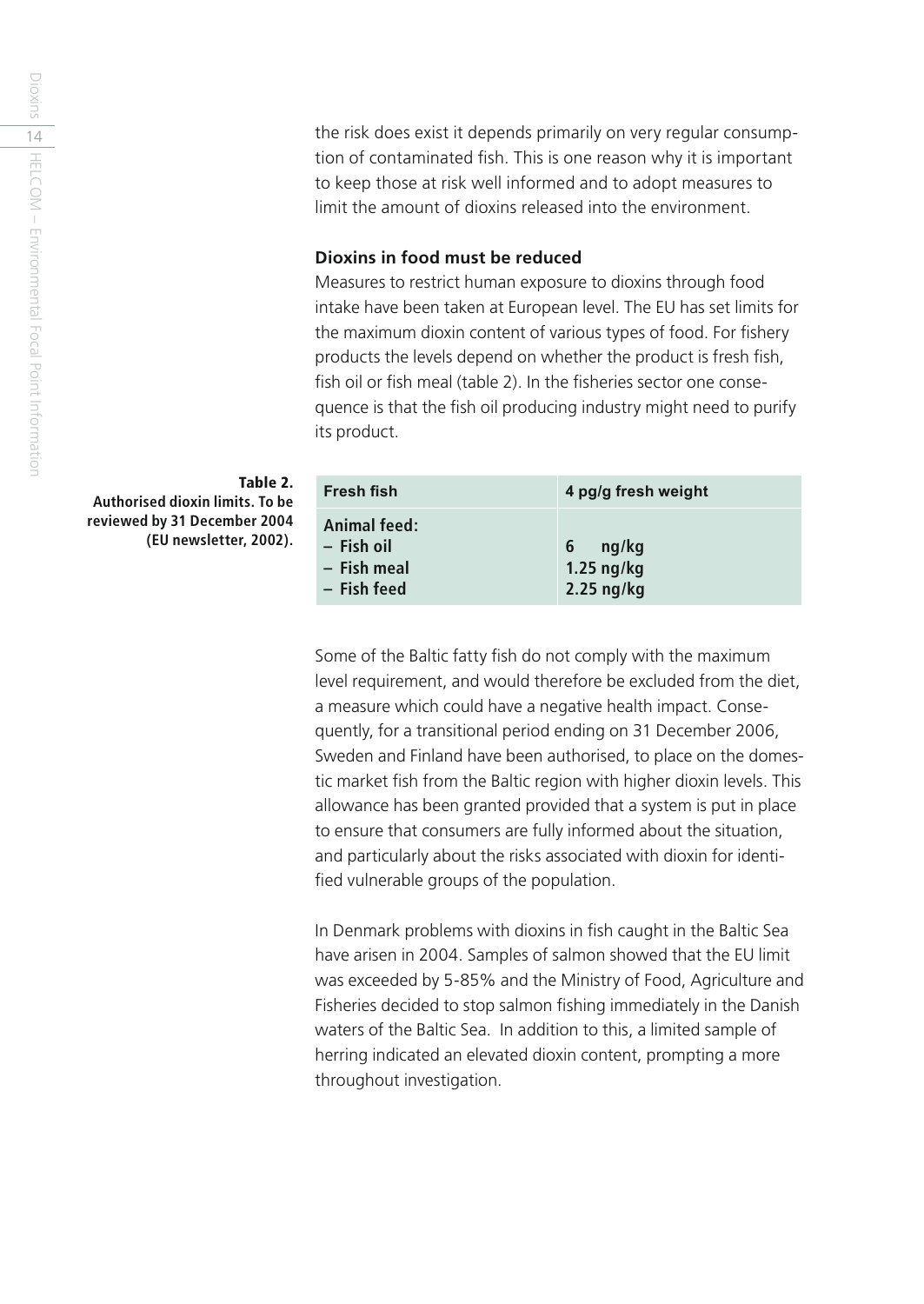#### **You are what you eat**

In Sweden, fish consumption accounts for as much as 33-38 % of human dioxin exposure, and in Finland the figure is 63-83 %. The corresponding numbers in other countries in the Baltic Region with a similar traditional influence, such as Estonia, Latvia, Lithuania and Poland, are not known at present. However, since these countries do fish from the same fish stocks as Sweden and Finland, the relationship between fish consumption and human dioxin exposure can be assumed to be within the same range, if the consumption patterns are similar. In Finland, herring alone accounts for 52 % of the daily dioxin intake in humans, and in Sweden fatty fish from the Baltic Sea region contribute 19-22 %.

The influence of fish consumption on human dioxin exposure has been clearly demonstrated by some studies (figure 8). In Finnish fishermen consuming high amounts of fish, dioxin concentrations in fat were 220 ng TEQ /kg (range 51-520). An even more conspicuous finding in the study was that in fishermen consuming predominantly one fish species, the dioxins spectrum clearly resembled that of the consumed fish, e.g. herring eaters could be differentiated from pike or bream eaters. In Finland, dioxin exposure from food items other than fish is very low - in 2000 the total intake was calculated to be 0.8 pg/kg/day on an average. If dioxin-like PCBs are also included, intake in Finland rises to 1.45 pg/kg/day.



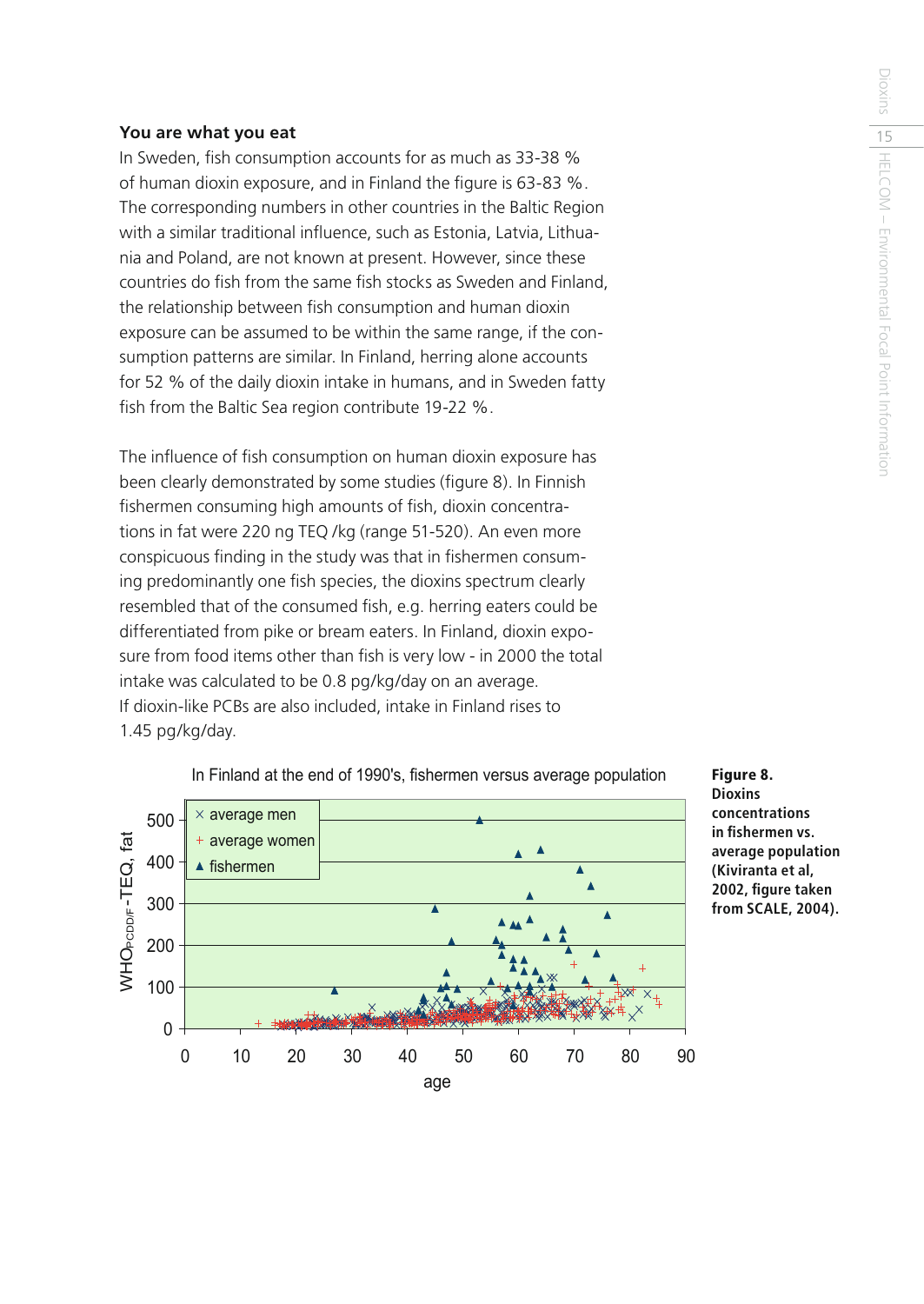The total Danish human dioxin intake including dioxin-like PCBs has been calculated at 1.7 pg TEQ/kg/day (2002 data). This is the same level as the previous year and corresponds to similar results in several neighbouring countries. The value corresponds to the tolerable weekly intake (TWI) of 14 pg TEQ/kg/ week, which indicates that part of the population may exceed the limit regularly. This does not mean that there is a health risk for those persons but that the full safety factor included in the TWI is not applied. Against this background there is good reason and a need for sustained efforts to reduce the dioxin content in food.

### **Regulations and actions**

The objective of HELCOM's strategy for hazardous substances is to continuously reduce discharges, emissions and losses of hazardous substances, with a goal of their eventual cessation by the year 2020. The ultimate aim is for concentrations of naturally occurring substances in the environment to approach background values and to reduce concentrations of man-made synthetic substances to close to zero. This objective was adopted in 1998 and dioxin has been selected as one of the priority substances for immediate action.

Dioxins have already been addressed in specific HELCOM Recommendations relating to the incineration of household waste and the use of scrap material in the iron and steel industry. They are indirectly dealt with in the regulation of AOX emissions from the kraft and sulphite pulp industry. One result of these efforts is a recommendation that molecular chlorine should not be used in the bleaching of sulphite pulp after January 1997.

HELCOM has also produced a "Guidance Document" on dioxins, providing information on production and use, sources of emissions and discharges, possible pathways to the marine environment, and monitoring data. The document assesses the extent of the problem, identifies possible measures to reduce and end emissions, discharges and losses and also proposes the instruments needed to implement these measures.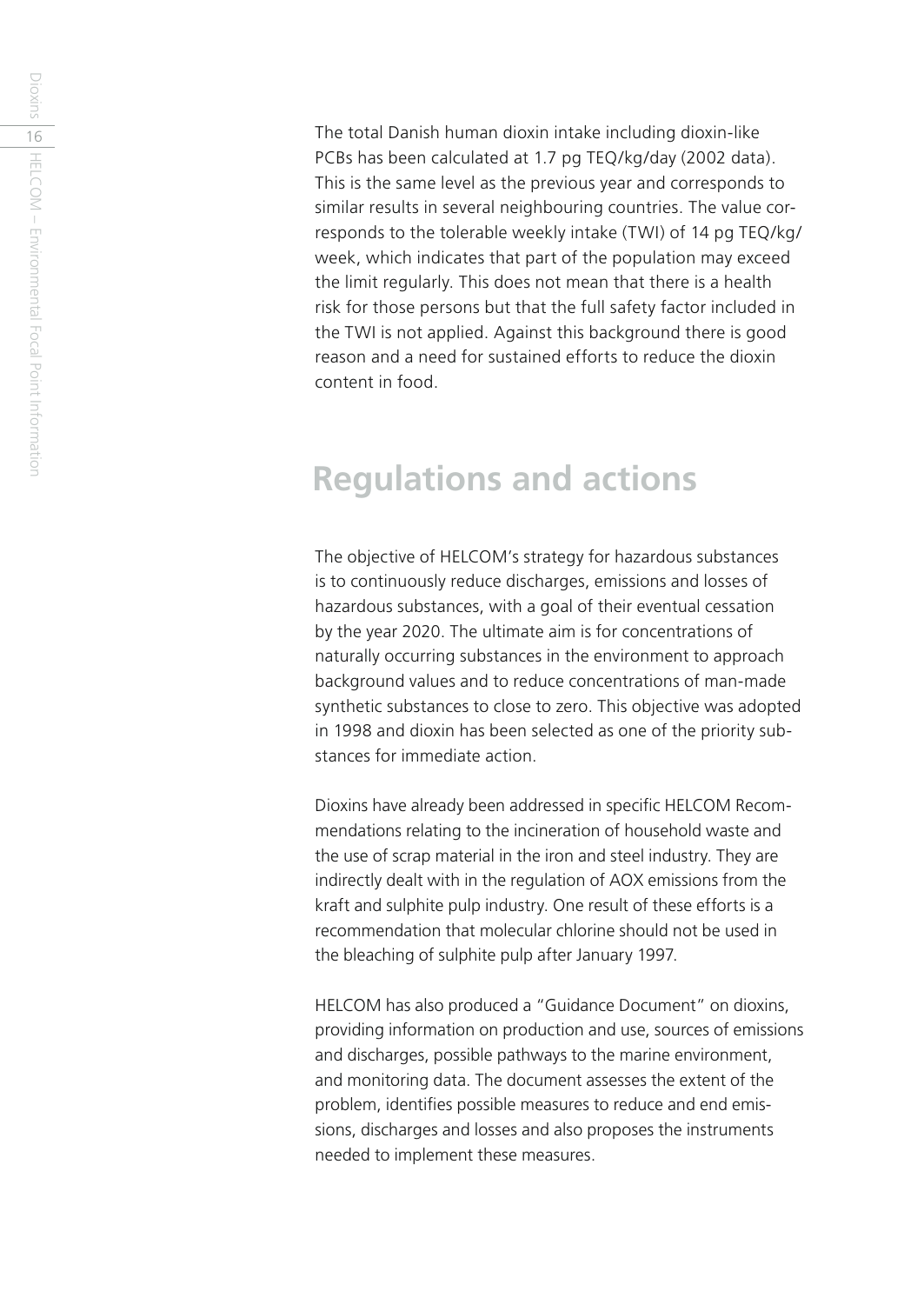Currently the main international agreements which address the threat of dioxins are the Stockholm Convention on Persistent Organic Pollutants (POPs) - requiring measures for reducing or preventing releases of dioxins to the environment - and the UNECE Protocol on POPs, which requires mandatory control measures and quantified limits.

The European Union has adopted several Directives which deal with polluting sectors and sources as well as a comprehensive legislative framework regulating chemicals and products. One key element in the EU policy is the "Communication on a Community Strategy for Dioxins, Furans and Polychlorinated Biphenyls" adopted by the European Commission in 2001. The strategy entails an integrated and systematic approach to reduce the presence of these substances in the environment and the identification of short-, medium-, and long-term actions, particularly with regard to establishing maximum limits in food and fodder. The strategy is a good basis for further research and the introduction of measures to reduce dioxin formation, emission and exposure.

New initiatives are still being developed. For example, hazardous substances are being addressed in the preparation of the European Marine Strategy and the European Environment and Health Strategy. The latter requires the formation of an EU Integrated Environment and Health Monitoring and Response System to develop an environment- and health-based "cause-effect framework". This framework will in turn support the Community policy which addresses the sources and impact pathways of health stressors.

### **Future work on dioxins needed**

Investigations of dioxins in the environment have in the past mainly focussed on the contamination of humans, animals and their food or their impact on parts of the environment. Insufficient information has been gathered about the primary sources of dioxins and even less about the quantity and significance of different secondary sources and their contribution to the present environmental pollution. More work has to be done in this field in order to reduce input into the environment and eventually into humans.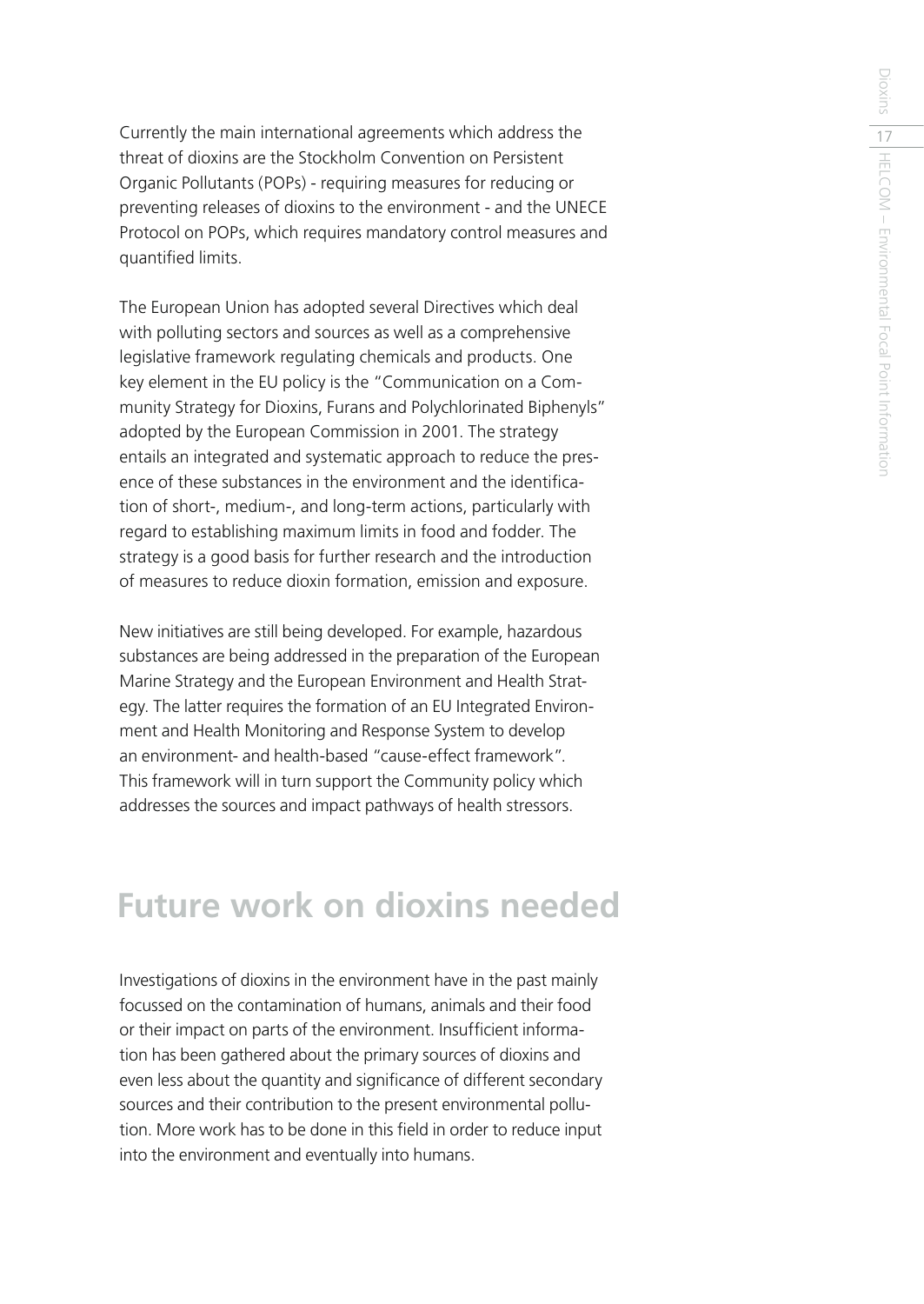For future regulations and implementation of measures to be effective enough to solve the problems caused by dioxins, they must be based on comprehensive knowledge of emitting sources, environmental status, exposure and risks. Consequently, the basis for future success must be the establishment of an integrated monitoring system, which combines environmental monitoring and exposure monitoring as considered by the EU. This means that simultaneous measurement of air, soil, water and fauna should be combined with environmental, indoor, occupational and consumer exposure measurements.

In the Baltic Sea where dioxin levels in fish are elevated, monitoring of selected indicator species could provide information about the general level of contamination as well as trends, ecosystem health, fish health and quantity, quality of fish on the market, the possible exposure of humans to contamination, and the resulting health risk.

Further work and the preparation of potential new measures by HELCOM should focus on the specific requirements of the Baltic Sea and also take into account the EU initiatives mentioned earlier, as well as relevant work being conducted by other international bodies. New HELCOM measures should be developed only when they can add value to existing regulations.

### **References and useful literature about dioxins**

Bernes C. (1998): Persistent Organic Pollutants. A Swedish View of an International Problem. Monitor 16. Swedish Environmental Protection Agency

DANCEE (2002): Inventory of Dioxins and Furan Releases in Poland

EU Newsletter (2002): Fishing in Europe No. 11, March 2002

Hansen E. (2000): Substance Flow Analysis for Dioxins in Denmark. Environmental Project No. 570. Danish EPA.

Isosaari, P., Kankaanpää, H., Mattila, J., Kiviranta, H. Verta, M., Salo, S. and Vartiainen, T. (2002): Spatial distribution and temporal accu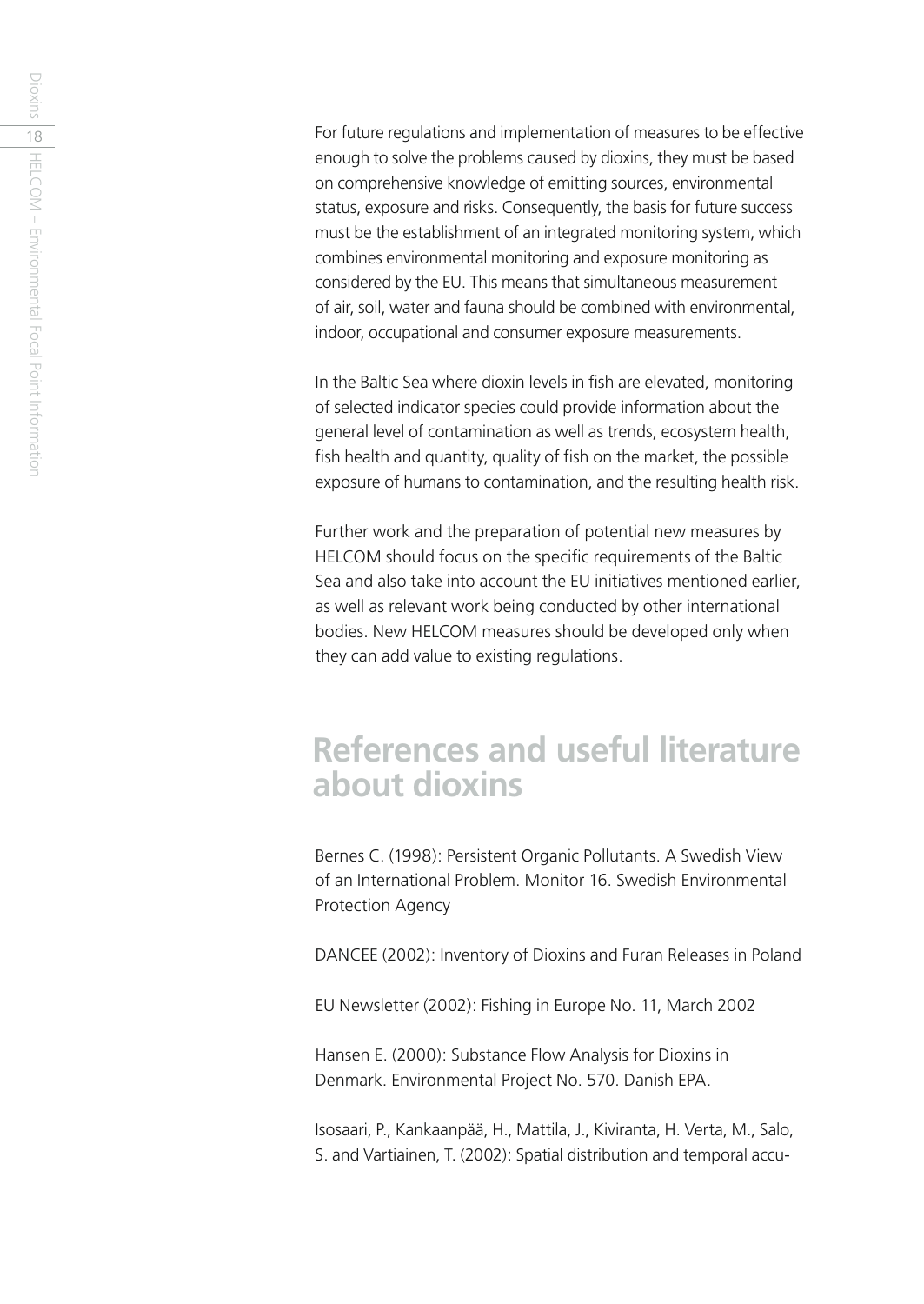mulation of polychlorinated dibenzo-P-dioxins, dibenzofurans, and biphenyls in the Gulf of Finland. Environ. Sci. Technol. 36:2560-2565.

Jensen A .A. (2003): Kortlægning af dioxinforurening samt kilder til dioxinforurening i Østersøen. Miljøprojekt Nr. 796. Miljøstyrelsen.

Karl, H. and Ruoff, U (2004): Contaminant levels of western Baltic Sea herring. - http://www.bfa-fish.de/news/news-d/tagungen/ Baltic\_Herring.pdf

National Food Agency, Finland (http://www.elintarvikevirasto.fi/ valvonta/index.html?page=2147 (19 February 2004)

SCALE (2004): Baseline Report on "Integrated Monitoring of dioxins & PCBs in the Baltic Region" in the framework of the European Environment and Health Strategy

Roots, O., Lahne, R., Simm, M. and Schramm, K.W. (2003): Dioxins in the Baltic herring and sprat in Estonian coastal waters. Organohalogen Compounds 62:201-203. Dioxin 2003 Boston, MA, USA.

Stockholms Marina Forskningscentrum (2003): Miljötillståndet i egentliga Östersjön, rapport 2003. Swedish report on the environmental state of the Baltic Proper (including English summaries)

UNEP Global Report (2003): Regionally Based Assessments of Persistent Toxic Substances

#### **Useful homepages:**

DG Health and Consumer Protection: http://europa.eu.int/comm/ food/food/chemicalsafety/contaminants/dioxins\_en.htm

DG Environment on dioxins: http://europa.eu.int/comm/ environment/dioxin/index.htm